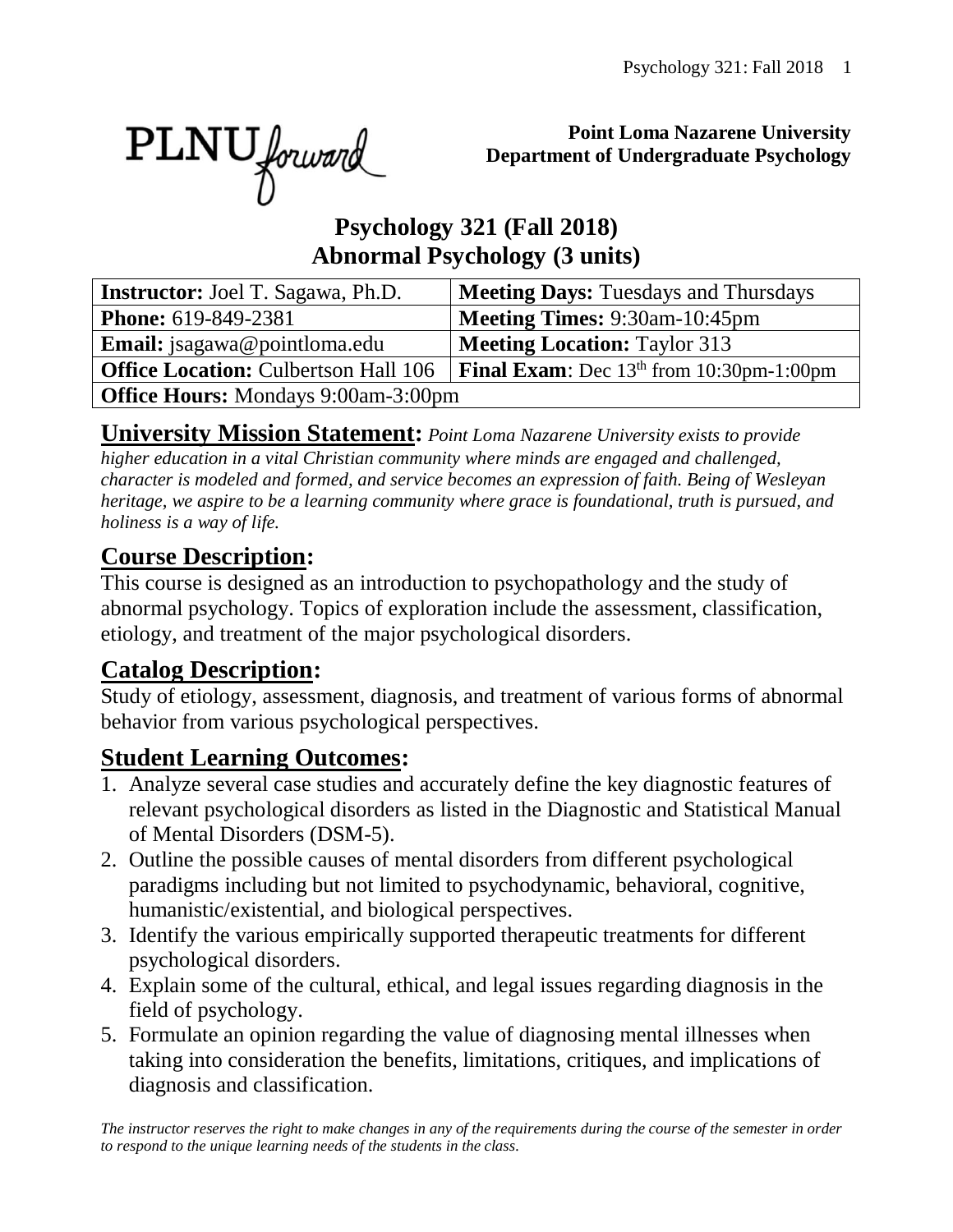# **Course Texts (Required):**

Comer, R.J. (2016). *Fundamentals of Abnormal Psychology – 8 th edition*. New York: Worth Publishers.

American Psychiatric Association. (2013). *Desk Reference to the Diagnostic and Statistical Manual of Mental Disorders - 5 th edition*. Arlington, VA: American Psychiatric Publishing.

### **Course Texts (Recommended):**

American Psychiatric Association (2014). *DSM-5 Clinical Cases.* Arlington, VA: American Psychiatric Publishing.

### **Course Requirements:**

- 1. Participation: In-class participation is required and is figured into your final grade.
- 2. Reading Quizzes: Students are expected to read the assigned texts before class. There will be a total of 11 multiple-choice quizzes throughout the semester. Each quiz will consist of 10 multiple-choice questions. Students are allowed to drop 1 quiz score.
- 3. Case Studies: There will be a total of 7 case studies due throughout the semester. Descriptions of all case studies and grading rubrics are listed online.
- 4. Response Papers: There will be a total of 3 one-page response papers due throughout the semester. Descriptions of all response papers and grading rubrics are listed online.
- 5. Exams: There are a total of three exams throughout the semester. Exam 1 and Exam 2 will each consist of 50 questions. The final exam will be cumulative and will consist of 90 multiple choice questions as well as a final case study.

# **Grading:**

| Participation: (100 pts) 20%                  |  |                                                                                                           |  |  |                                                                                                 |                                                                          | Exams $1 \& 2$ : (100 pts) 20% |                                                                                   |  |                                      |  |
|-----------------------------------------------|--|-----------------------------------------------------------------------------------------------------------|--|--|-------------------------------------------------------------------------------------------------|--------------------------------------------------------------------------|--------------------------------|-----------------------------------------------------------------------------------|--|--------------------------------------|--|
| Quizzes: $(100 \text{ pts}) 20\%$             |  |                                                                                                           |  |  |                                                                                                 | Final Exam: $(100 \text{ pts}) 20\%$<br>Total: $(500 \text{ pts}) 100\%$ |                                |                                                                                   |  |                                      |  |
| Response Papers & Case Studies: (100 pts) 20% |  |                                                                                                           |  |  |                                                                                                 |                                                                          |                                |                                                                                   |  |                                      |  |
|                                               |  |                                                                                                           |  |  |                                                                                                 |                                                                          |                                |                                                                                   |  |                                      |  |
|                                               |  |                                                                                                           |  |  |                                                                                                 |                                                                          |                                |                                                                                   |  | $D+ = 62-64\%$                       |  |
|                                               |  |                                                                                                           |  |  | $\mathbf C$                                                                                     |                                                                          |                                |                                                                                   |  | $= 55 - 611\%$                       |  |
|                                               |  |                                                                                                           |  |  |                                                                                                 |                                                                          |                                |                                                                                   |  | $D = 50-54\%$                        |  |
|                                               |  |                                                                                                           |  |  |                                                                                                 |                                                                          |                                |                                                                                   |  | $=$ Below 50%                        |  |
|                                               |  |                                                                                                           |  |  |                                                                                                 |                                                                          |                                |                                                                                   |  |                                      |  |
|                                               |  |                                                                                                           |  |  |                                                                                                 |                                                                          |                                |                                                                                   |  |                                      |  |
|                                               |  |                                                                                                           |  |  |                                                                                                 |                                                                          |                                | D                                                                                 |  |                                      |  |
|                                               |  | $\mathbf{v}$ . $\mathbf{w}$ .<br>Percentage Score<br>$A = 93-100\%$<br>Z Score<br>$A = 1.33$<br>$A - = 1$ |  |  | $B_{+}$ = 88-89%<br>$A = 90-92\%$ B = 84-87%<br>$B - = 80-83\%$<br>$B_{+} = 0.67$<br>$B = 0.33$ |                                                                          |                                | $C_{+}$ = 77-79%<br>$= 70 - 76\%$<br>$C = 65-69\%$<br>$C_{+}$ = -0.33<br>$C = -1$ |  | D<br>$F =$<br>$D+ = -1.67$<br>$= -2$ |  |

*The instructor reserves the right to make changes in any of the requirements during the course of the semester in order to respond to the unique learning needs of the students in the class.*

B- = 0  $C-$  = -1.33  $D-$  = -2.33

 $F =$  Below -2.33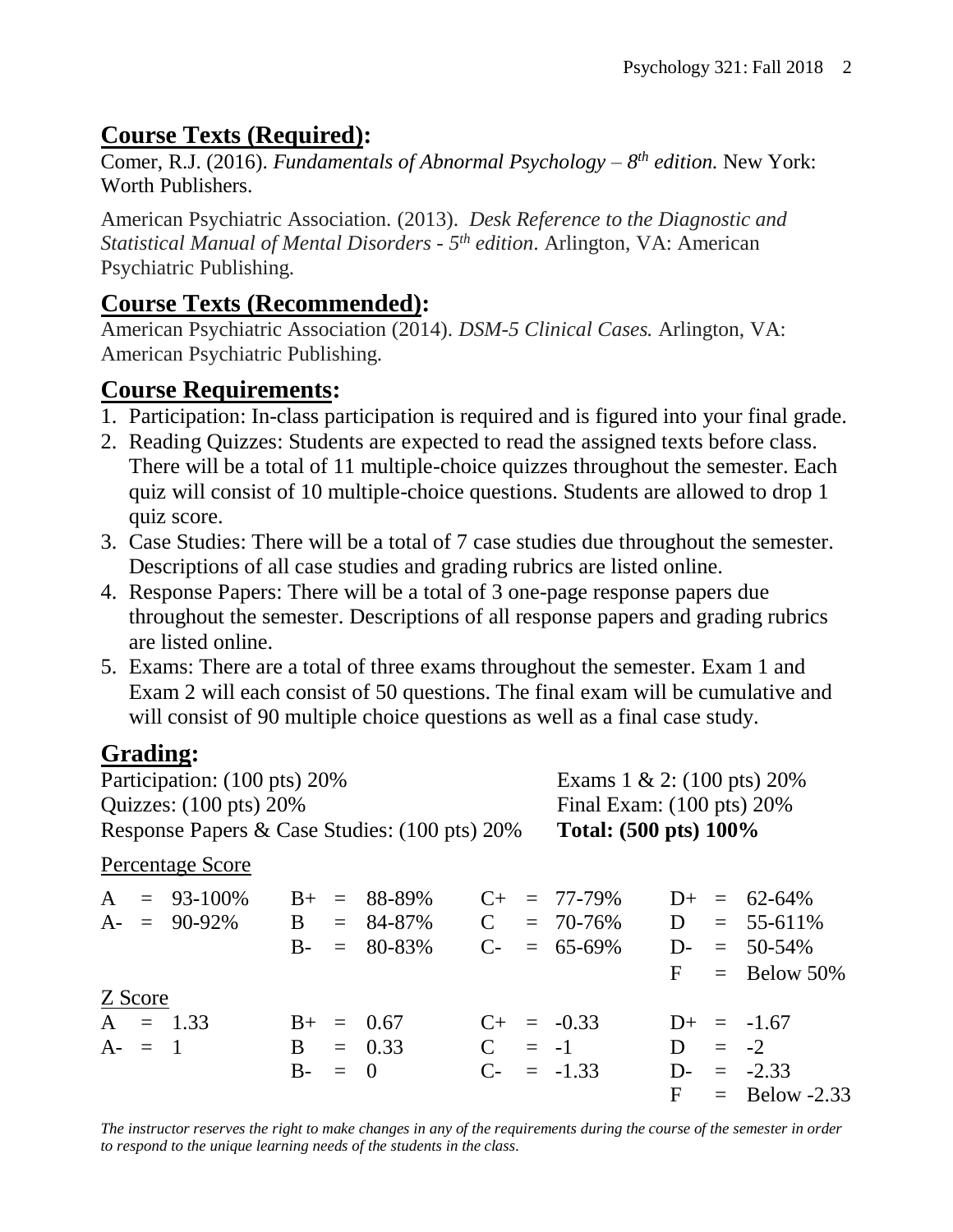# **Course Policies:**

- 1. Attendance: Students may choose to miss a total of 3 classes for any reason throughout the semester. However, students risk being de-enrolled in the event that they miss 4 classes or more (i.e., if absences exceed 20 percent of class meetings).
- 2. Exams and Quizzes: There will be no make-ups for any exam or quiz without prior permission from the instructor.
- 3. Papers: All papers are to be computer generated, 10-12 font, double or single spaced, referenced using APA style.

# **Final Examination Policy:**

Successful completion of this class requires taking the final examination on its scheduled day. The [Final Exam Schedule](http://www.pointloma.edu/experience/academics/class-schedules) is available online.

# **Attendance and Participation Policy:**

Regular and punctual attendance at all classes is considered essential to optimum academic achievement. Faculty members may file a written report which may result in de-enrollment in the event that a student is absent for more than 10 percent of class meetings. If the absences exceed 20 percent, students may be de-enrolled without notice until the university drop date or, after that date, receive the appropriate grade for their work and participation. A complete description of the [PLNU](http://catalog.pointloma.edu/content.php?catoid=18&navoid=1278#Class_Attendance)  Attendance [and Participation](http://catalog.pointloma.edu/content.php?catoid=18&navoid=1278#Class_Attendance) Policy can be found online.

# **Course Credit Hour Information:**

Following the [PLNU Credit Hour Policy,](http://catalog.pointloma.edu/content.php?catoid=18&navoid=1278#Credit_Hour_Definition) to meet the identified student learning outcomes of this course, the expectations are that this 3 unit course, delivered over a 15 week semester will approximate 3 hours/week classroom or direct faculty instruction. In addition, out of class student work will approximate a minimum of 6 hours each week. Specific details about how the class meets the credit hour requirement can be provided upon request.

# **Copyright Policy:**

Point Loma Nazarene University, as a non-profit educational institution, is entitled by law to use materials protected by US Copyright Act for classroom education. Any use of those materials outside of the class may violate the law. More information on the **PLNU** Copyright Policy can be found online.

## **Academic Integrity and Dishonesty Policy:**

Academic dishonesty is the act of presenting information, ideas, and/or concepts as one's own when in reality they are the results of another person's creativity and effort. A faculty member who believes a situation involving academic dishonesty has been detected may assign a failing grade for that assignment or examination, or, depending on the seriousness of the offense, for the course. Faculty will follow and students may appeal using the procedures in the University Catalog. A complete copy of the [Academic Honesty Policy](http://catalog.pointloma.edu/content.php?catoid=18&navoid=1278#Academic_Honesty) is available online.

# **FERPA Policy:**

In compliance with federal law, neither your PLNU student ID nor your social security number will be used in publically posted grades or returned sets of assignments without your written permission. In addition, in compliance with [FERPA policy,](http://catalog.pointloma.edu/content.php?catoid=18&navoid=1278#Education_Records__FERPA__and_Directory_Information) you will be the only person given information about your progress in this class unless you have designated others to receive it in the "Information Release" section of the student portal.

*The instructor reserves the right to make changes in any of the requirements during the course of the semester in order to respond to the unique learning needs of the students in the class.*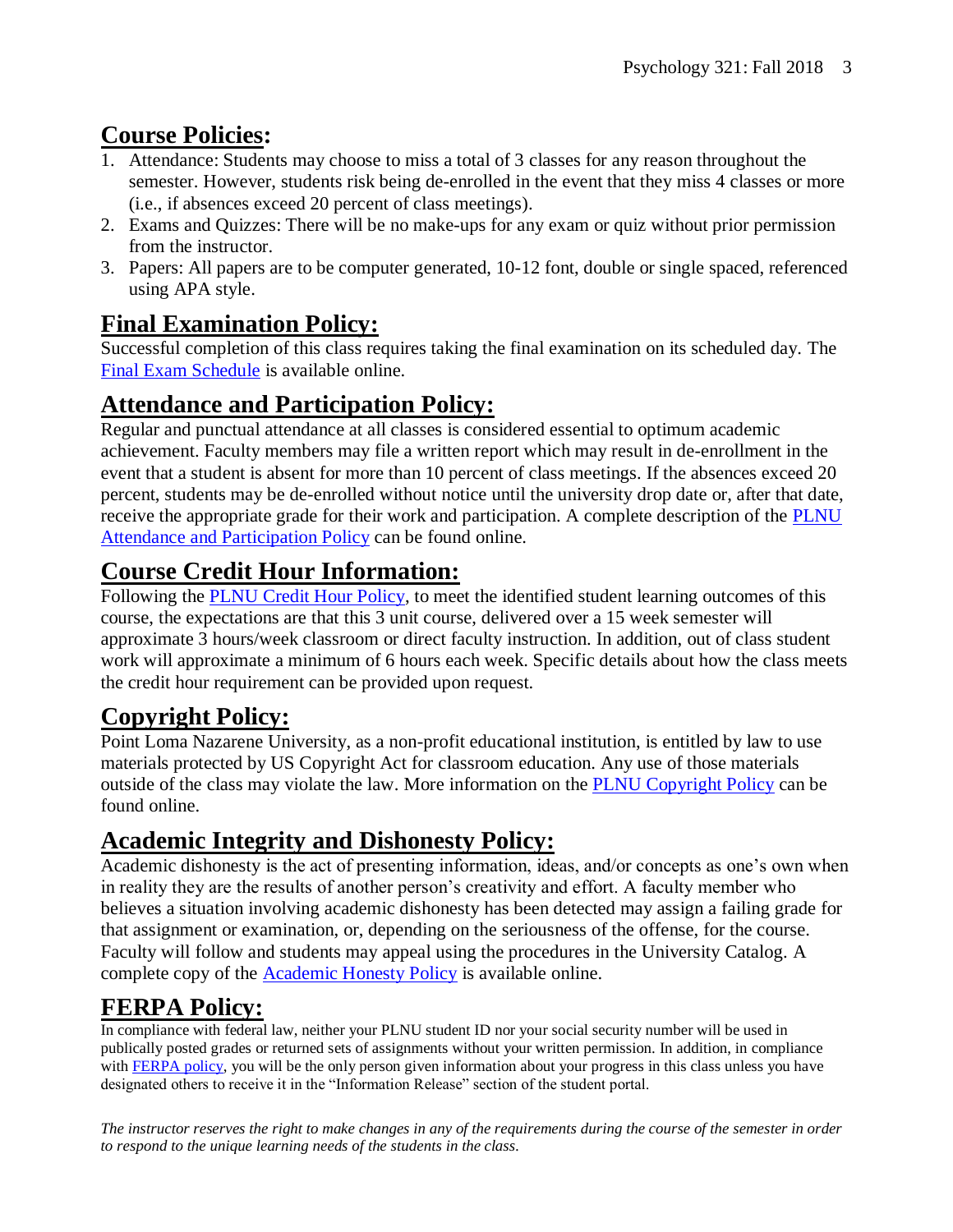## **Academic Accommodations:**

Any student in this course who has a disability that might prevent him or her from fully demonstrating his or her abilities should meet with an advisor in the [Disability Resource Center](http://www.pointloma.edu/experience/offices/administrative-offices/academic-advising-office/disability-resource-center) within the first two weeks of class to initiate disability verification and discuss accommodation that may be necessary to ensure full participation in the successful completion of course requirements. The [Disability Resource Center](http://www.pointloma.edu/experience/offices/administrative-offices/academic-advising-office/disability-resource-center) can be contacted by phone at 619-849-2486 or by e-mail at [DRC@pointloma.edu.](mailto:DRC@pointloma.edu) Students may find additional support through other campus offices as well including the [Office of Spiritual Development,](https://www.pointloma.edu/offices/spiritual-development) the [Tutorial Center,](https://www.pointloma.edu/offices/tutorial-services) and/or the [Wellness Center.](https://www.pointloma.edu/offices/wellness-center)

# **Information Literacy**

Information literacy is defined as "a set of abilities requiring individuals to recognize when information is needed and have the ability to locate, evaluate, and use effectively the needed information" (American Library Association, 1989). In this course, teaching and learning processes will employ the following information literacy standards, as endorsed by the American Association for Higher Education (1999), the Association of College and Research Libraries (2000), and the Council of Independent Colleges (2004). The students in this course will:

- 1. Determine the nature and extent of the information needed.
- 2. Access needed information effectively and efficiently.
- 3. Evaluate information and its sources critically and incorporates selected information into his or her knowledge base and value system.
- 4. Individually or as a member of a group, use information effectively to accomplish a specific purpose.
- 5. Understand many of the economic, legal, and social issues surrounding the use of information and accesses and uses information ethically and legally.

# **Use of Library:**

This course may require students to complete course assignments using resources available from the University Libraries. [Research Guides](http://libguides.pointloma.edu/ResearchGuides) and assistance for this course are available online.

#### **Expectations for Psychology 321 regarding academic integrity in this class:**

- Expectations are consistent with those outlined in the academic policy.
- Collaboration is permitted in preparing for examinations.
- Any material (including but not restricted to textbook, other texts, journals, magazines, websites) incorporated into writing assignments (reaction papers, term paper, other nonexamination writing assignments) must be properly cited. Plagiarism will not be tolerated.

#### **Consequences for violations of academic integrity in this class:**

- Consequences are consistent with those outlined in the academic integrity policy.
- Any type of plagiarism will result in an "F" for the particular assignment in question.
- Cheating during an examination will result in an "F" grade for the particular examination in question.
- The instructor reserves the right to issue a grade of "F" in the class for violations of the Academic Integrity Policy. This includes, but is not limited to: repeated violations of the Academic Integrity Policy, cheating of any sort during examinations and quizzes, turning in assignments not written by the student, among other violations.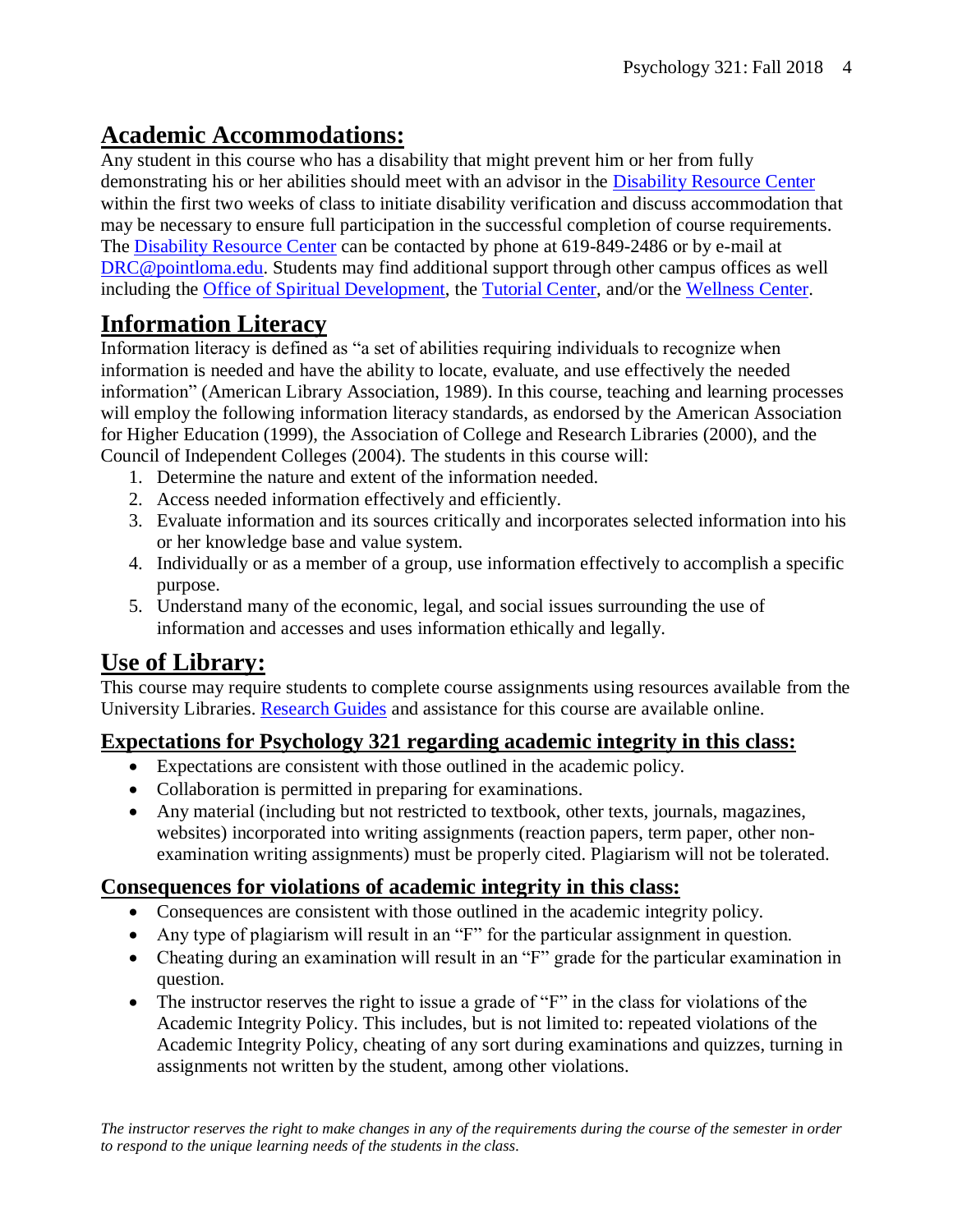### **Psychology 321 Tentative Schedule**

Aug 30 – Introduction

Sep 4 – Views of Psychopathology *Reading Quiz 1 – Ch. 2 Models of Abnormality*

Sep 6 – Views of Psychopathology *Critical Response Paper 1 – Evaluating the Practice of Diagnosing Psychopathology*

Sep 11 – Stress and Trauma *Reading Quiz 2 – Ch. 5 Disorders of Trauma and Stress*

Sep 13 – Stress and Trauma *Critical Response Paper 2 – Personal Reflection on Mental Illness*

Sep 18 – Somatic Symptoms and Related Disorders *Reading Quiz 3 – Ch. 8 Disorders Featuring Somatic Symptoms*

Sep 20 – Personality Disorders *Case Study 1 – The Case of Karen*

Sep 25 – Personality Disorders *Reading Quiz 4 – Ch. 13 Personality Disorders*

Sep 27 – Personality Disorders *Case Study 2 – The Case of Paulina*

Oct 2 – Exam 1 Review Session

Oct 4 – Exam 1

Oct 9 – Anxiety, Obsessive-Compulsive, and Related Disorders *Reading Quiz 5 – Ch. 4 Anxiety, Obsessive-Compulsive, and Related Disorders*

Oct 11 – Anxiety, Obsessive-Compulsive, and Related Disorders *Case Study 3 – The Case of Ike*

Oct 16 – Mood Disorders *Reading Quiz 6 – Ch. 6 Depressive and Bipolar Disorders*

Oct 18 – Mood Disorders *Case Study 4 – The Case of Maria* 

*The instructor reserves the right to make changes in any of the requirements during the course of the semester in order to respond to the unique learning needs of the students in the class.*